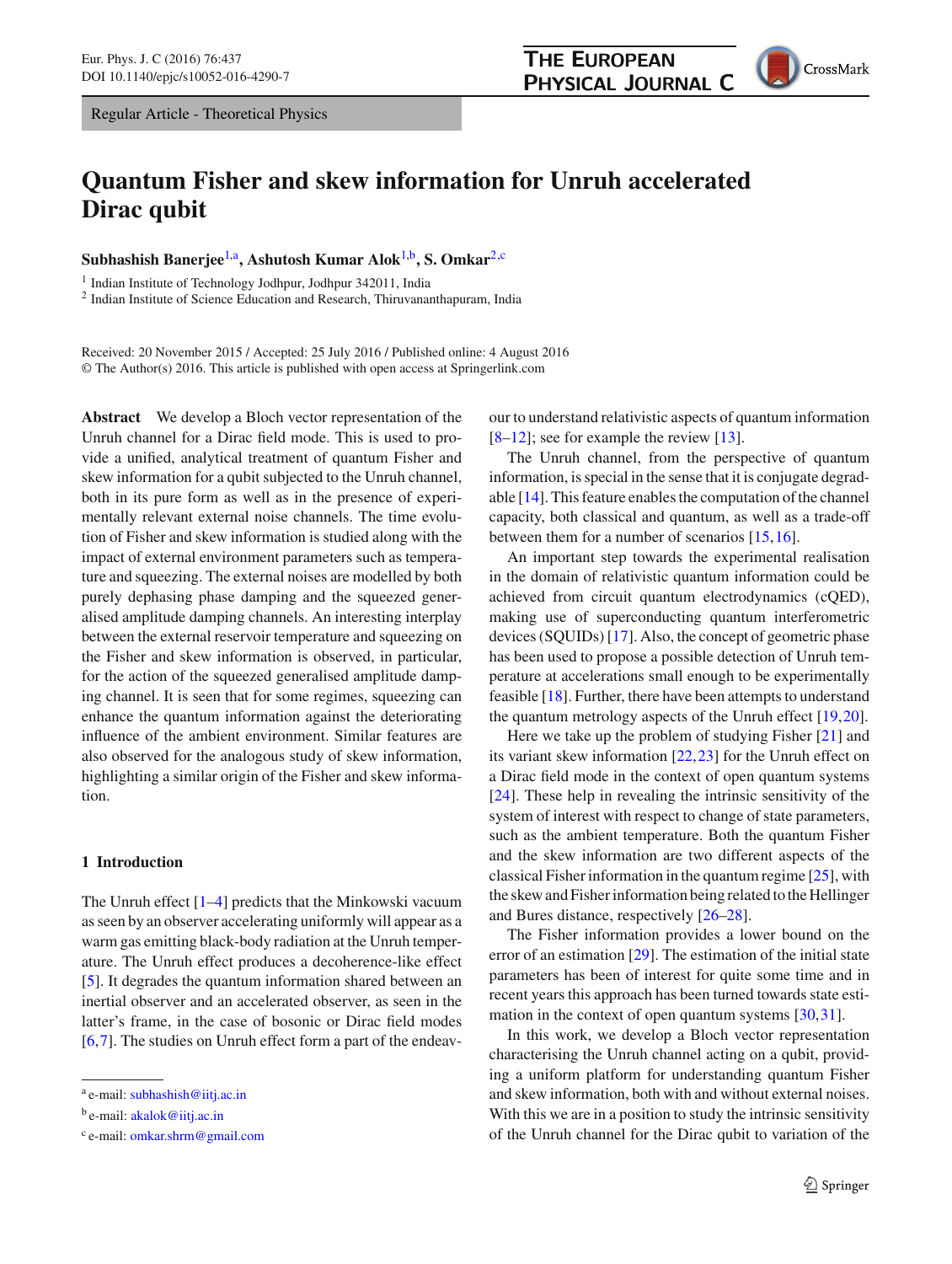parameters characterising both the pure Unruh channel and the channel in an external environment.

For the external noises, we take the experimentally relevant [\[32](#page-8-25)[–34](#page-8-26)] purely dephasing QND (quantum nondemolition) [\[35,](#page-8-27)[36\]](#page-8-28) as well as the squeezed generalised amplitude damping (SGAD) noise [\[37,](#page-8-29)[38\]](#page-8-30). The QND channel is a purely quantum effect incorporating decoherence without dissipation, while the SGAD channel is a very general noisy channel in that it incorporates both the effects of finite temperature and bath squeezing. We observe the nontrivial interplay between temperature and bath squeezing on the Fisher and skew information. In particular, it is observed that in some regimes squeezing can play a constructive role in enhancing the information against the deteriorating influence of temperature.

Plan of the work is as follows. In Sect. [2](#page-1-0) we briefly discuss the importance of quantum Fisher information in the context of estimation theory and motivate the use of the Bloch vector formalism for the study of Unruh effect with(out) external noises. We then develop the Bloch vector formalism characterising the Unruh channel. In the next section quantum Fisher information for the Unruh channel without any external noise is studied. In Sect. [5](#page-3-0) we extend the above by incorporating the effect of external noises, both the purely dephasing phase damping and the SGAD channels. Since the skew information is another variant of the quantum Fisher information, we probe skew information both for the pure Unruh channel and for the cases where the channel is affected by external noises, QND as well as SGAD. Finally we draw our conclusions.

## <span id="page-1-0"></span>**2 Quantum Fisher information in the Bloch vector formalism**

With the advent of experimental progress, estimation theory has become a powerful tool for activities such as state reconstruction, tomography and metrology [\[39\]](#page-8-31). Quantum Fisher information plays a prominent role in these activities where a question of central importance is the determination of an unknown parameter characterising the system and to reduce the error in these estimations. Their roots are related to the famous Cramer–Rao bound, which is related to the fundamental founds on the efficiency of the estimation problem. Quantum Fisher information is the quantum counterpart of these bounds.

It is well known that the Unruh process is an inherently noisy one. Thus it is of interest to have an understanding of this process from the prospective of the estimation problem and hence the motivation for a study of the Unruh effect using Fisher information. Efforts have been made along these directions, for example, in [\[30\]](#page-8-23) where a systematic study was made of the problem of Fisher information in the presence of a number of well-known noisy channels such as the phase damping, which is essentially a QND channel and generalised amplitude damping (GAD) channel, which is a subset of the SGAD channel. A similar study was also made in [\[31\]](#page-8-24) where the problem of estimation of probe states with the feature of best resistance to noise was studied. In both of these works, the geometric visualisation offered by the Bloch vector formalism was made use of in estimating the Fisher information.

In [\[20\]](#page-8-14) these studies were applied to the problem of pure Unruh effect both for the scalar and the Dirac field mode. Here, using the Kraus operators characterising the pure Unruh channel, we develop a Bloch vector treatment of the quantum Fisher information of the Unruh effect of a Dirac field mode. Further, we study the effect of external noises, both QND and SGAD, on the Fisher estimation. This enables us to study the interplay between the external temperature and reservoir squeezing, a quantum correlation, on the Fisher information. Our constructions are analytic in nature.

Any two level system can be represented in the Bloch vector formalism as

$$
\rho = \frac{1}{2} \left( \mathbb{I} + \zeta \cdot \sigma \right),\tag{1}
$$

where  $\sigma$  are the standard Pauli matrices and  $\zeta$  is the Bloch vector. Quantum Fisher information in terms of the Bloch vector  $\zeta(\alpha)$  is given by [\[30](#page-8-23),[31](#page-8-24)]

<span id="page-1-3"></span>
$$
F_q(\alpha) = \frac{\left[\zeta(\alpha) \cdot \partial_\alpha \zeta(\alpha)\right]^2}{1 - |\zeta(\alpha)|^2} + \left[\partial_\alpha \zeta(\alpha)\right]^2,\tag{2}
$$

where q denotes quantum and  $\alpha$  is the parameter to be estimated, for example, the polar and azimuthal angles  $\theta$  and  $\phi$ , respectively, of a qubit. From now on we will abbreviate  $F_q(\alpha)$  by  $F_\alpha$ . We will make use of this in our work.

## **3 Bloch vector formalism for Unruh channel**

Here we provide a sketch of the tools required to obtain a Bloch vector representation of the Unruh channel. The basic ingredient that goes into this endeavour is the Choi theorem [\[40](#page-8-32),[41\]](#page-8-33) which is applied here by considering the maximally entangled two Dirac field modes state  $\frac{1}{\sqrt{2}}$  $\frac{1}{2}(|00\rangle + |11\rangle)$  in which the second mode is Unruh accelerated. This results in [\[5](#page-8-2)]

<span id="page-1-1"></span>
$$
\rho U = \frac{1}{2} \begin{pmatrix} \cos^2 r & 0 & 0 & 0 \cos r \\ 0 & \sin^2 r & 0 & 0 \\ 0 & 0 & 0 & 0 \\ \cos r & 0 & 0 & 1 \end{pmatrix},
$$
(3)

<span id="page-1-2"></span>where *r* is the Unruh parameter given by  $\cos r = \frac{1}{\sqrt{2\pi}}$  $e^{-\frac{2\pi \omega c}{a_u}}+1$ . Here  $a_u$  is the uniform Unruh acceleration and  $\omega$  is the Dirac particle frequency. As  $a_u$  ranges from  $\infty$  to 0, cos  $r \in$  $\left[\frac{1}{\sqrt{2}}\right]$  $\frac{1}{2}$ , 1]. The spectral decomposition of the above state gives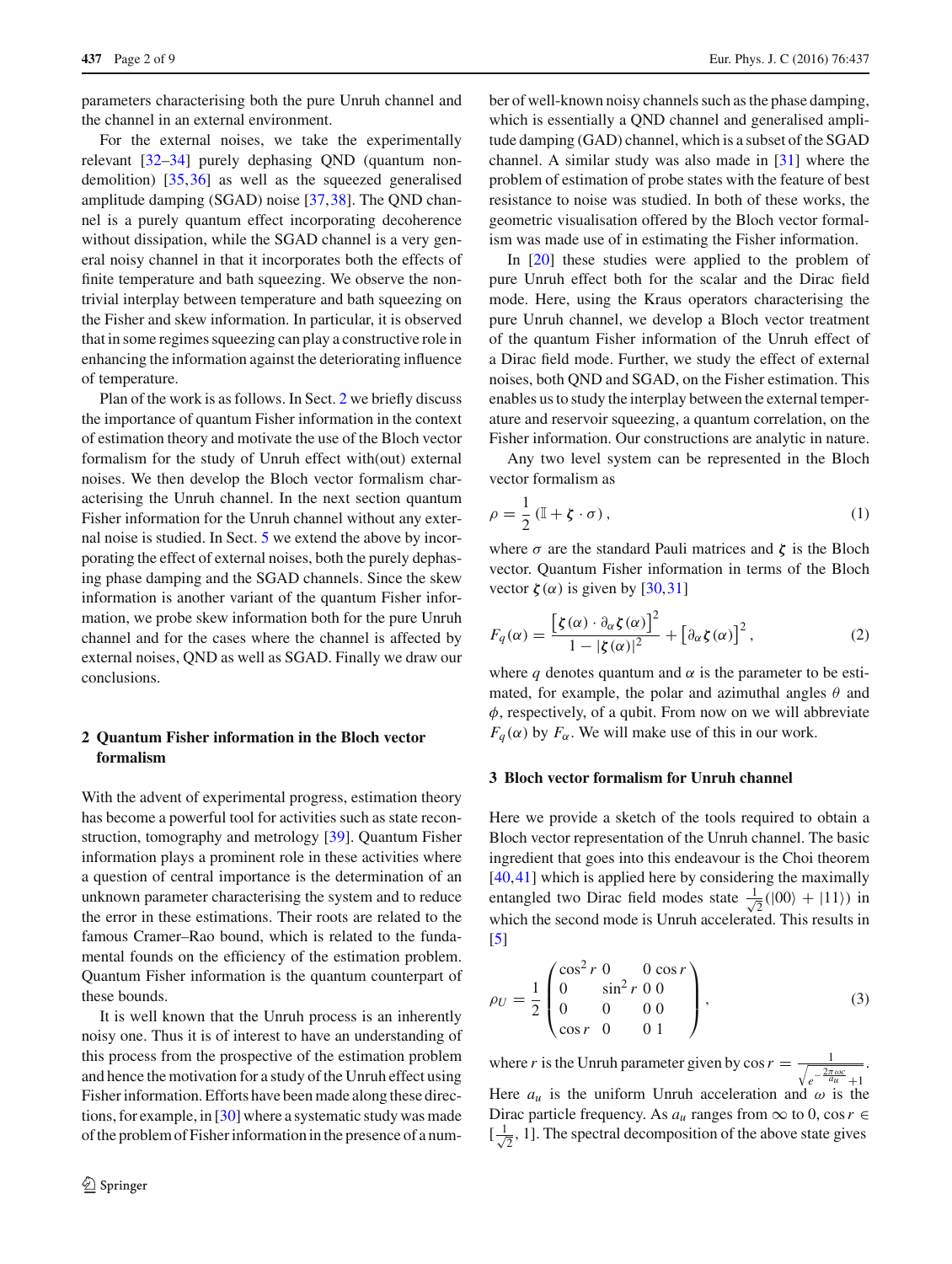$$
\rho_U = \sum_{j=0}^{3} |\xi_j\rangle\langle\xi_j|,\tag{4}
$$

where  $|\xi_i\rangle$  are the eigenvectors normalised to the value of the eigenvalue. Choi's theorem  $[40, 41]$  $[40, 41]$ , by making use of channel-state duality, then provides a root to obtaining the Kraus operators relevant to the channel generating the state in Eq. [3.](#page-1-1) Essentially, each |ξ *<sup>j</sup>* yields a Kraus operator obtained by folding the  $d^2$  elements of the eigenvector into a  $d \times d$ matrix, by taking each sequential *d*-element segment of  $|\xi_i\rangle$ , writing it as a column, and then juxtaposing these columns to form the matrix  $[40, 41]$  $[40, 41]$  $[40, 41]$ . Here  $d = 2$ .

Spectral decomposition of  $\rho$ <sub>*U*</sub>, Eq. [4,](#page-1-2) yields the following eigenvectors, corresponding to two non-vanishing eigenvalues:

$$
|\xi_0\rangle = (\cos r, 0, 0, 1),
$$
  

$$
|\xi_1\rangle = (0, \sin r, 0, 0).
$$
 (5)

A straightforward application of Choi's theorem now yields the following Kraus operators for the Unruh channel  $\mathscr{E}_U$ :

<span id="page-2-0"></span>
$$
\mathcal{K}_1^U = \begin{pmatrix} \cos r & 0 \\ 0 & 1 \end{pmatrix}; \quad \mathcal{K}_2^U = \begin{pmatrix} 0 & 0 \\ \sin r & 0 \end{pmatrix}, \tag{6}
$$

<span id="page-2-1"></span>whereby

$$
\mathcal{E}_U(\rho) = \sum_{j=1,2} \mathcal{K}_j^U \rho \left(\mathcal{K}_j^U\right)^{\dagger},\tag{7}
$$

with the completeness condition

$$
\sum_{j=1,2} \left(\mathcal{K}_j^U\right)^{\dagger} \mathcal{K}_j^U = \mathbb{I}.\tag{8}
$$

From the above Kraus representation, it would appear that the Unruh channel is formally similar to an AD channel, which models the effect of a zero temperature bath [\[35](#page-8-27)[–37](#page-8-29)]. This is surprising as the Unruh effect corresponds to a finite temperature and would naively be expected to correspond to finite temperature channels such as the GAD or SGAD channels.

For the initial state  $\rho = |0\rangle\langle 0| \cos^2 \frac{\theta}{2} + |0\rangle\langle 1|e^{i\phi} \cos \frac{\theta}{2} \sin \theta$  $\frac{\theta}{2} + |1\rangle\langle 0|e^{-i\phi}\cos\frac{\theta}{2}\sin\frac{\theta}{2} + |1\rangle\langle 1|\sin^2\frac{\theta}{2}$ , the Bloch vector can be seen to be  $\zeta_0 = (\cos \phi \sin \theta, -\sin \phi \sin \theta, \cos \theta)$ . Evolving this state under the Unruh channel, characterised by the above Kraus operators leads to a state, which could be called the Unruh–Dirac (UD) qubit state, whose Bloch vector is

<span id="page-2-3"></span>
$$
\zeta = \begin{pmatrix} \cos r \cos \phi \sin \theta \\ -\cos r \sin \phi \sin \theta \\ \cos^2 r \cos \theta - \sin^2 r \end{pmatrix} = A \zeta_0 + C. \tag{9}
$$

From this *A* and *C* can be found to be

<span id="page-2-2"></span>
$$
A = \begin{pmatrix} \cos r & 0 & 0 \\ 0 & \cos r & 0 \\ 0 & 0 & \cos^2 r \end{pmatrix}, \quad C = \begin{pmatrix} 0 \\ 0 \\ -\sin^2 r \end{pmatrix}.
$$
 (10)

This, we believe, is a new result with the *A* and *C* matrices completely characterising the Unruh channel and will be used in the investigations below.

# **4 Quantum Fisher information for Unruh channel without external noise**

That the Unruh channel is an inherently noisy channel is made explicit by its Kraus representation, Eqs. [\(6\)](#page-2-0) and [\(7\)](#page-2-1). Here we will estimate the UD qubit state using quantum Fisher information. For this purpose we will make use of *A* and *C* from Eq. [\(10\)](#page-2-2) and  $\zeta$  from Eq. [\(9\)](#page-2-3) as inputs in Eq. [\(2\)](#page-1-3).

When no external noise is acting, i.e., for the case of the pure Unruh channel, it can be seen that

<span id="page-2-4"></span>
$$
F_{\theta} = \cos^2 r,
$$
  
\n
$$
F_{\phi} = \cos^2 r \sin^2 \theta.
$$
\n(11)

The Fisher information with respect to the parameter  $\theta$ ,  $F_{\theta}$ , is independent of the state parameter  $\theta$  while the Fisher information with respect to the parameter  $\phi$ ,  $F_{\phi}$  is state dependent and depends upon  $\theta$ . It should be noted that both these expressions of Fisher information have no  $\phi$  dependence. Also it can be observed from the above expressions that the Fisher information cannot be increased by increasing the Unruh acceleration. This is consistent with the fact that the Unruh acceleration produces a thermal like effect and quantum estimation would be expected not to increase with increase in temperature.

This is also evident from Fig. [1,](#page-3-1) where  $F_{\theta}$  is plotted as a function of the Unruh parameter *r* whereas  $F_{\phi}$ , is plotted with respect to *r* and  $\theta$ . As *r* goes from  $\pi/4$  to 0, i.e., cos *r* goes from  $1/\sqrt{2}$  to 1, which implies the Unruh acceleration *a* decreasing from infinity to zero,  $F_{\theta}$  increases to 1. Since the Unruh acceleration is directly proportional to temperature, as acceleration decreases, temperature also decreases and quantum Fisher information increases. This is also seen for  $F_{\phi}$ , albeit only for  $\theta = \pi$ .

Further, it can be seen from above that  $F_{\theta}$  depends upon the Unruh parameter  $r$ . It should be noted that this result is obtained for an Unruh channel, by accelerating one partner of the maximally entangled state, as indicated in the previous section. It is interesting to observe here that for an analogous study of Unruh effect on a different state, not necessarily maximally entangled,  $F_{\theta}$  was shown to be independent of *r* [\[20](#page-8-14)]. This suggests that Fisher information which is an important tool in state estimation could also be used as a witness for quantum correlations.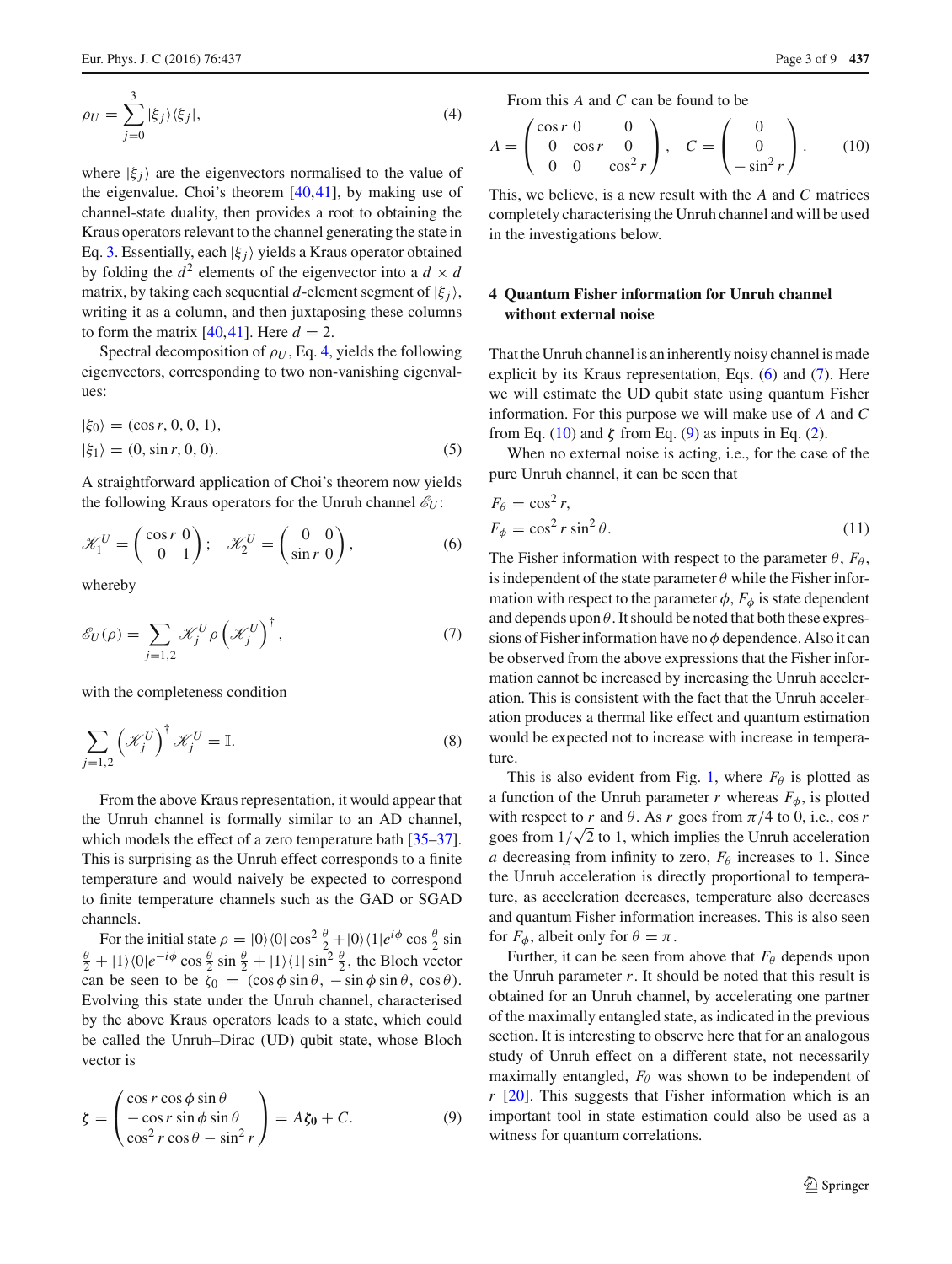

<span id="page-3-1"></span>**Fig. 1** a Plot of  $F_\theta$  with respect to Unruh parameter for acceleration *r*; **b** plot of  $F_\phi$  with respect to *r* and  $\theta$ 

# <span id="page-3-0"></span>**5 Quantum Fisher information for Unruh channel with external noise**

Now we will analyse the effect of external noise on the Unruh channel using the Bloch vector formalism of quantum Fisher information. For this purpose, we consider two general external noisy channels: (a) phase damping channel, which is of the QND kind and involves pure dephasing, and (b) the SGAD channel, which includes the effects of decoherence along with dissipation and accounts for finite bath temperature as well as squeezing. We adopt the following procedure. Starting from the UD qubit state, Eq. [\(9\)](#page-2-3), application of the external noise channel results in

$$
\rho_{\text{in}} \xrightarrow{\mathscr{E}(\text{phase}/\text{SGAD})} \rho_{\text{new}}.\tag{12}
$$

From  $\rho_{\text{new}}$ , we get the new Bloch vector  $\zeta_{\text{new}}$ , which is related to the original state Bloch vector as

<span id="page-3-2"></span>
$$
\zeta_{\text{new}} = A'\zeta + C' = A'(A\zeta_0 + C) + C'
$$
  
=  $AA'\zeta_0 + (A'C + C') \equiv A_{\text{new}}\zeta_0 + C_{\text{new}}.$  (13)

Here  $\zeta$  and  $\zeta_0$  are as in Eq. [\(9\)](#page-2-3). From the above equation, it can be seen that the effect of the external noise channel on the Unruh channel is encoded in  $A_{\text{new}} = A'A$  and  $C_{\text{new}} = A'$  $(A'C + C')$ . Thus we need to find *A'* and *C'* for the desired channels using the Kraus operator formalism.

### 5.1 Phase damping channel

In the context of open quantum systems, one is interested in the dynamics of the system of interest, for example, the UD qubit in this case, by taking into account the effect of the ambient environment on its evolution. Let the total Hamiltonian *H* be  $H = H_S + H_R + H_{SR}$ , where  $H_S$ ,  $H_R$  are the system and reservoir Hamiltonians, respectively, and *HS R* is the interaction between the two. If  $[H<sub>S</sub>, H<sub>SR</sub>] = 0$ , then it implies decoherence without dissipation, that is, pure dephasing. This is a purely quantum mechanical effect and such an interaction is called a QND interaction. The phase damping channel is a well-known noisy channel incorporating QND interaction.

The Kraus operators corresponding to the phase damping channel, modelling the QND interaction of a qubit, with the two levels having a separation of  $\hbar\omega_0$ , interacting with a squeezed thermal bath are [\[35,](#page-8-27)[36\]](#page-8-28)

$$
K_1 = \sqrt{\frac{1 + e^{-(\hbar \omega_0)^2 \gamma(t)}}{2}} \begin{pmatrix} e^{-i\hbar \omega_0 t} & 0\\ 0 & 1 \end{pmatrix};
$$
  
\n
$$
K_2 = \sqrt{\frac{1 - e^{-(\hbar \omega_0)^2 \gamma(t)}}{2}} \begin{pmatrix} -e^{-i\hbar \omega_0 t} & 0\\ 0 & 1 \end{pmatrix}.
$$
 (14)

Assuming an Ohmic bath spectral density with an upper cutoff frequency  $\omega_c$ , the expression of  $\gamma(t)$ , characterising the bath, can be obtained from [\[35](#page-8-27)[,36](#page-8-28)]. It depends on the reservoir temperature *T* as well as on the bath squeezing parameters *a* and *s*. For the Unruh channel in the presence of phase damping noise the modified Bloch vector for the UD qubit, Eq.  $(13)$ , is

$$
\zeta_{\text{new}} = \begin{pmatrix}\n\cos r \sin \theta \cos(\phi + \omega_0 t) e^{-(\hbar \omega_0)^2 \gamma(t)/4} \\
-\cos r \sin \theta \sin(\phi + \omega_0 t) e^{-(\hbar \omega_0)^2 \gamma(t)/4} \\
\cos^2 r \cos \theta - \sin^2 r\n\end{pmatrix}.
$$
\n(15)

The analytical expressions for the quantum Fisher information with respect to parameters  $\theta$  and  $\phi$  are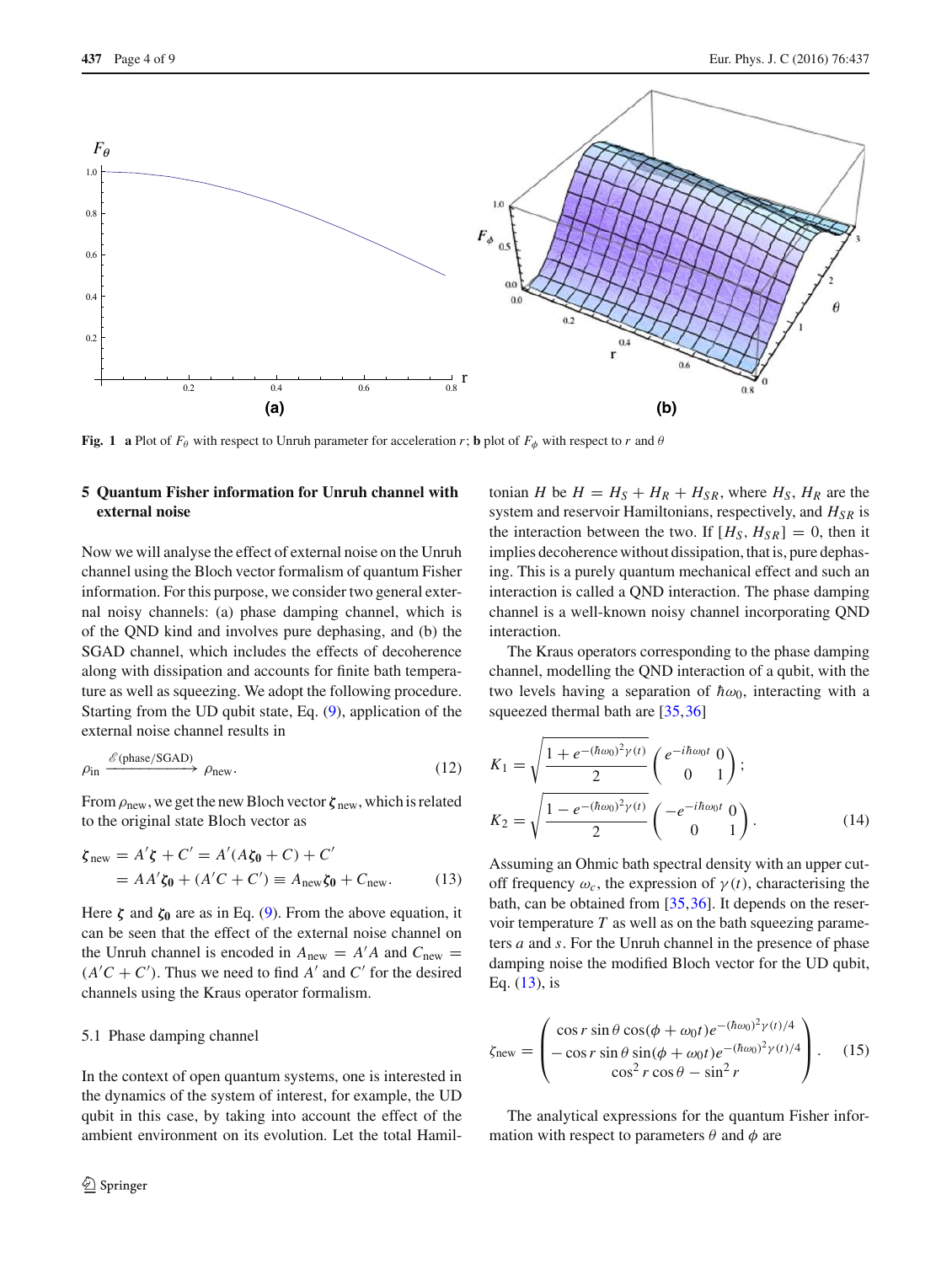



<span id="page-4-0"></span>**Fig. 2** a Variation of  $F_\theta$  (Fisher information with respect to the parameter  $\theta$ ) and **b**  $F_{\phi}$  (Fisher information with respect to parameter  $\phi$ ) for QND interaction with the bath for a time (t) and the Unruh parameter

(r). The parameter settings are  $\theta = \pi/4$ ,  $\phi = \pi/4$ ,  $a = 0$ ,  $T = 0.5$ ,  $s = 0.5, \omega_0 = 1, \omega_c = 100, \gamma_0 = 0.1$ 

$$
F_{\theta} = \frac{\cos^2 r \left( 2(1 + \cos 2r) + \cos(2r - \theta) + 4e^{\frac{\gamma(t)(\hbar \omega_0)^2}{2}} (\cos \theta - 1) - 6\cos \theta + \cos(2r + \theta) \right)}{4(1 - \cos \theta) + 2e^{\frac{\gamma(t)(\hbar \omega_0)^2}{2}} (\cos 2r - 3 + 2\cos^2 r \cos \theta)},
$$
  
\n
$$
F_{\phi} = e^{-\frac{\gamma(t)(\hbar \omega_0)^2}{2}} \cos^2 r \sin^2 \theta,
$$
\n(16)

respectively. The above expressions of the Fisher information reduce, for  $\gamma(t) = 0$ , to their pure Unruh counterparts in Eq. [\(11\)](#page-2-4). Also, both  $F_{\theta}$  and  $F_{\phi}$  are independent of the azimuthal angle  $\phi$ , as in the pure Unruh case.

From Fig. [2](#page-4-0) it can be seen that both  $F_{\theta}$  and  $F_{\phi}$  decrease with time with increase in Unruh acceleration parametrised by *r*. However, for  $r < 0.2$ ,  $F_\theta$  is stable with the evolution of time. The Fisher information can also be shown to decrease with increasing *T*. Further, squeezing is seen to have a depleting effect on the Fisher information.

### 5.2 SGAD channel

Usually,  $[H_S, H_{SR}] \neq 0$ , implying decoherence along with dissipation. Linbladian evolution [\[24\]](#page-8-18) is a general class of evolutions which incorporates the effects of decoherence and dissipation. The SGAD channel is a very general Linbladian noisy channel incorporating the effects of bath squeezing, dissipation and decoherence. The Kraus operators for this channel are [\[37](#page-8-29),[38\]](#page-8-30)

$$
K_1 \equiv \sqrt{p_1} \begin{bmatrix} \sqrt{1-\alpha} & 0 \\ 0 & 1 \end{bmatrix},
$$
  
\n
$$
K_2 \equiv \sqrt{p_1} \begin{bmatrix} 0 & 0 \\ \sqrt{\alpha} & 0 \end{bmatrix},
$$
  
\n
$$
K_3 \equiv \sqrt{p_2} \begin{bmatrix} \sqrt{1-\mu} & 0 \\ 0 & \sqrt{1-\nu} \end{bmatrix},
$$
  
\n
$$
K_4 \equiv \sqrt{p_2} \begin{bmatrix} 0 & \sqrt{\nu} \\ \sqrt{\mu}e^{-i\phi_s} & 0 \end{bmatrix},
$$
\n(17)

where  $p_1 + p_2 = 1$  [\[37](#page-8-29)]. The expression for  $p_2$ ,  $\nu$ ,  $\mu$  and  $\alpha$ can be obtained from [\[37\]](#page-8-29). These expressions depend upon *N* and *a* where  $N = N_{\text{th}}[\cosh^2(s) + \sinh^2(s)] + \sinh^2(s)$ and  $a = \sinh(2s)(2N_{\text{th}} + 1)$ . Here  $N_{\text{th}} = 1/(e^{\hbar \omega_0 / k_B T} - 1)$ 1) is the Planck distribution giving the number of thermal photons at the frequency  $\omega_0$  while *s* and  $\phi_s$  are bath squeezing parameters.

Under the action of the SGAD channel, the effective Bloch vector Eq. [\(13\)](#page-3-2) becomes

$$
\zeta_{\text{new}} = \begin{pmatrix}\n\cos r \sin \theta \left( (p_1 \sqrt{1 - \alpha} + p_2 \sqrt{(1 - \mu)(1 - \nu)}) \cos \phi + p_2 \sqrt{\mu \nu} \cos(\phi - \phi_s) \right) \\
-\cos r \sin \theta \left( (p_1 \sqrt{1 - \alpha} + p_2 \sqrt{(1 - \mu)(1 - \nu)}) \sin \phi - p_2 \sqrt{\mu \nu} \sin(\phi - \phi_s) \right) \\
(1 - 2p_1 \alpha - 2p_2 \mu) \cos^2 r \cos^2 \frac{\theta}{2} - (1 - 2p_2 \nu) \left( \sin^2 r \cos^2 \frac{\theta}{2} + \sin^2 \frac{\theta}{2} \right)\n\end{pmatrix}.
$$
\n(18)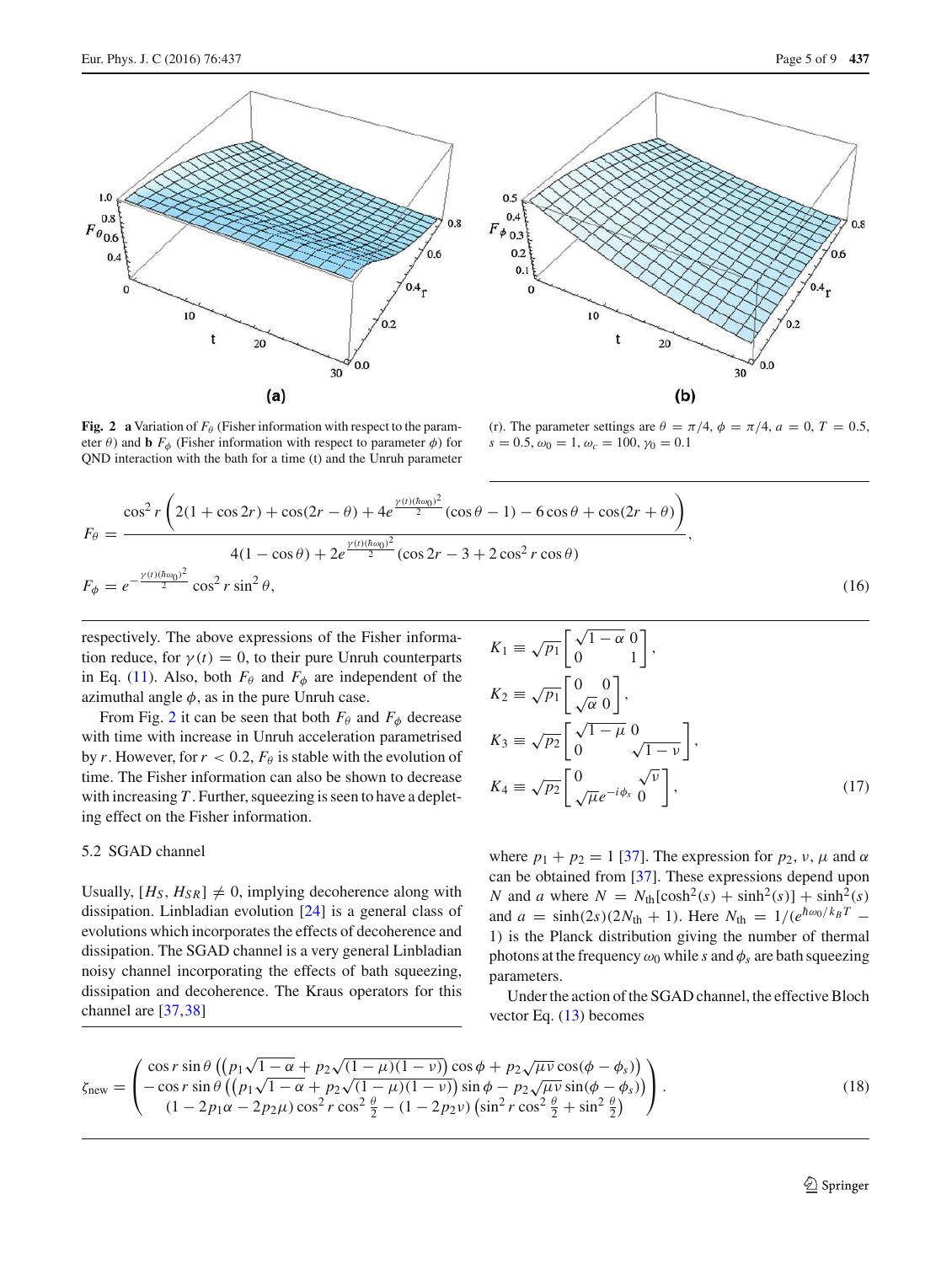$0<sub>2</sub>$ 

 $0<sub>0</sub>$ 

10

0.6



<span id="page-5-1"></span>**Fig. 3** a Variation of  $F_\theta$  (Fisher information with respect to the parameter  $\theta$ ) and **b**  $F_{\phi}$  (Fisher information with respect to parameter  $\phi$ ) for SGAD interaction with bath interaction time (t) and the Unruh parame-

As a result, the Fisher information with respect to the Unruh qubit parameters  $\theta$  and  $\phi$ , i.e.,  $F_{\theta}$  and  $F_{\phi}$ , respectively, can be shown to be

<span id="page-5-0"></span>
$$
F_{\theta} = \frac{\cos^2 \theta (\mathscr{A}_+^2 + \mathscr{B}_+^2) + \sin^2 \theta \, \mathscr{C}^2 + (\mathscr{C}\mathscr{D} + (\mathscr{A}_+ + \mathscr{B}_+) \cos \theta)^2 \sin^2 \theta}{1 - (\mathscr{F} - \mathscr{C} \cos^2 \frac{\theta}{2})^2 - (\mathscr{A}_+^2 + \mathscr{B}_+^2) \sin^2 \theta},
$$
  

$$
F_{\phi} = \frac{\sin^2 \theta (\mathscr{A}_-^2 + \mathscr{B}_-^2) + (\mathscr{A}_+ \mathscr{B}_- + \mathscr{A}_- \mathscr{B}_+)^2 \sin^4 \theta}{1 - (\mathscr{F} - \mathscr{C} \cos^2 \frac{\theta}{2})^2 - (\mathscr{A}_+^2 + \mathscr{B}_+^2) \sin^2 \theta}.
$$
 (19)

The terms appearing in these expressions can be found in Appendix A. In the absence of external noise,  $F_{\theta}$  and  $F_{\phi}$ , Eq. [\(19\)](#page-5-0), reduce to Eq. [\(11\)](#page-2-4), corresponding to the pure Unruh channel.

From Fig. [3,](#page-5-1) it is evident that both  $F_{\theta}$  and  $F_{\phi}$  decrease with time for all values of *r*. This is in contrast with the corresponding behaviour of  $F_{\theta}$  in the presence of a phase damping channel. The fall in  $F_{\phi}$  here is more dramatic as compared to its phase damping counterpart.

The variation of  $F_\theta$  and  $F_\phi$  with respect to temperature and squeezing are shown in Fig. [4.](#page-6-0) Fisher information shows an interesting behaviour with respect to squeezing. For a given  $T > 0.5$ , as *s* becomes nonzero, both  $F_{\theta}$  and  $F_{\phi}$  show a general trend of increasing and stabilising after  $|s| = 1$ . To summarise, here squeezing turns out to be a useful quantum resource in that it quantifies the resilience of the quantum system to the effects of the external noisy channel.

Another feature that is observed is that as the temperature due to the external noise channel increases, the pattern of  $F_{\phi}$ with respect to the Unruh parameter  $r$  and state parameter  $\theta$ , as seen in Fig. [1b](#page-3-1), remains unchanged although the magnitude of  $F_{\phi}$  decreases, with the depletion being more dramatic for the case of the SGAD channel as compared to the QND channel.

ter (r). The parameter settings are  $T = 0.5$ ,  $s = 0.5$ ,  $\theta = \pi/4$ ,  $\phi = \pi/4$ ,  $\phi_s = 0, \omega_0 = 0.1, \gamma_0 = 0.1$ 

 $(b)$ 

#### **6 Skew information**

 $\Omega$ 

 $0.0$ 

Another variant of Fisher information which accounts for the amount of information in the quantum state with respect to its non commutation with a conserved quantity is the skew information  $[25,30]$  $[25,30]$ . This can be shown to have a metrical structure given by the quantum Hellinger distance [\[25](#page-8-19)], which in turn is related to the quantum affinity and is intrinsically connected to the quantum Chernoff distance [\[42\]](#page-8-34). In this sense skew and Fisher information are variants of the same fundamental quantity with Fisher deriving its metrical origin from the Bures distance [\[27](#page-8-35)[,28](#page-8-21)]. Recently there has been a lot of activity concerning the connection between the skew information and quantum coherence [\[23\]](#page-8-17). We thus find it instructive to compute the skew information for the present problem of the Unruh channel with and without the influence of external noisy channels.

The skew information in terms of Bloch vector  $\zeta(\alpha)$  is given by

$$
S_q(\alpha) = \frac{2|\partial_{\alpha}\zeta(\alpha)|^2}{1 + \sqrt{1 - |\zeta(\alpha)|^2}} + [\zeta(\alpha) \cdot \partial_{\alpha}\zeta(\alpha)]^2
$$

$$
\times \left(\frac{1}{1 - |\zeta(\alpha)|^2} - \frac{1}{1 + \sqrt{1 - |\zeta(\alpha)|^2}}\right), \qquad (20)
$$

where *q* denotes quantum and  $\alpha$  is the parameter to be estimated, for example, the polar and azimuthal angles  $\theta$  and  $\phi$ . respectively, of the UD qubit. From now on we will abbreviate  $S_q(\alpha)$  by  $S_\alpha$ .

Using the Bloch vector  $\zeta(\alpha)$ , Eq. [\(9\)](#page-2-3), the skew information for the pure Unruh channel with respect to the parame-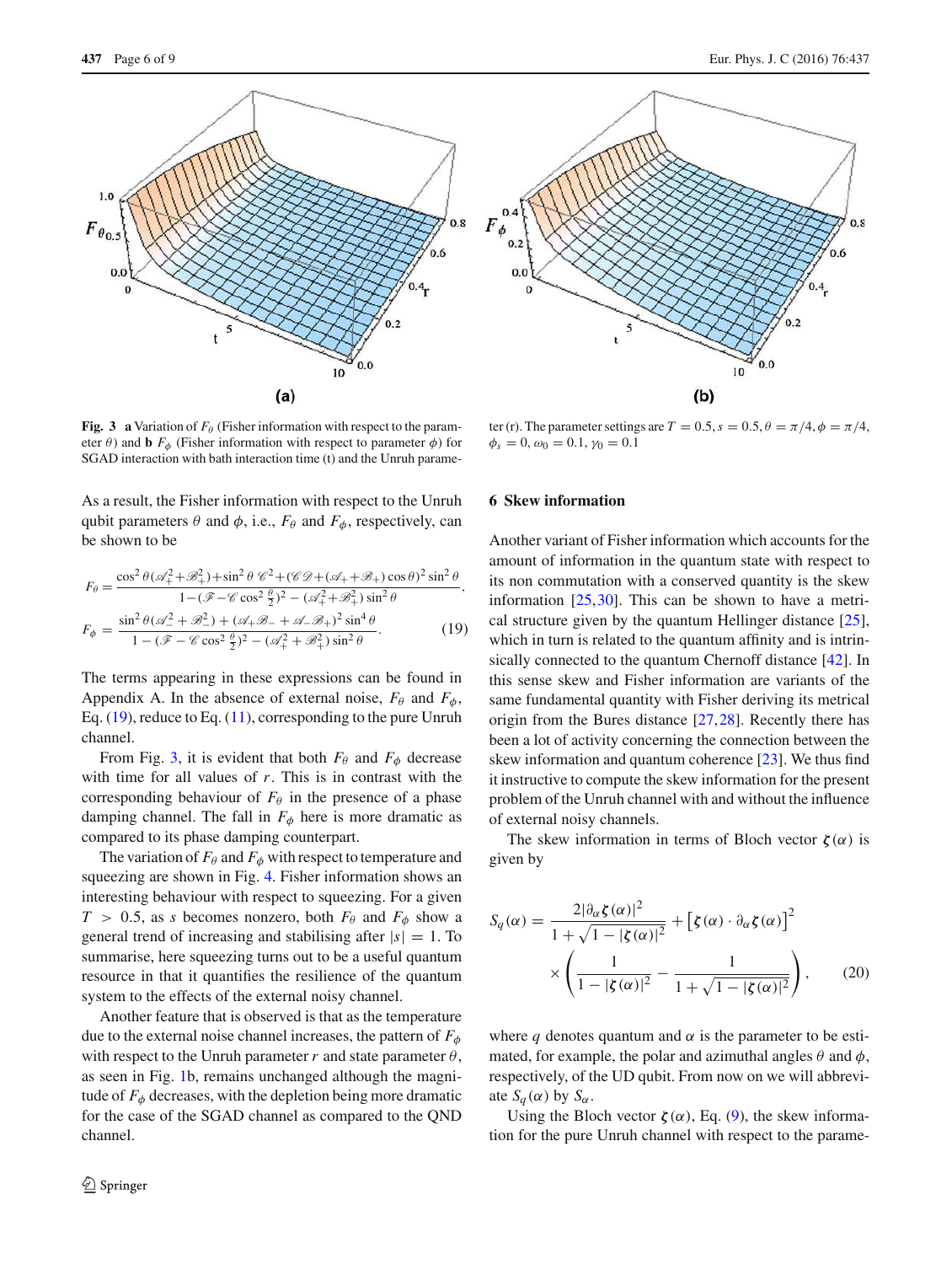



<span id="page-6-0"></span>**Fig. 4 a** Variation of  $F_\theta$  (Fisher information with respect to parameter  $\theta$ ) for SGAD interaction with bath temperature (T) and squeezing (s); **b** variation of  $F_{\phi}$  (Fisher information with respect to parameter  $\phi$ ) for

SGAD interaction with bath temperature (T) and squeezing (s). The parameter settings are  $r = \pi/8$ ,  $\theta = \pi/4$ ,  $\phi = \pi/4$ ,  $\phi_s = 0$ ,  $\omega_0 = 0.1$ ,  $\gamma_0 = 0.1, t = 2$ 



<span id="page-6-1"></span>**Fig. 5** For the pure Unruh channel: **a** variation of  $S_{\theta}$  (skew information with respect to the parameter  $\theta$ ); **b** variation of  $S_{\phi}$  (skew information with respect to the parameter  $\theta$ )

ters  $\theta$  and  $\phi$ , i.e.,  $S_{\theta}$  and  $S_{\phi}$ , respectively, can be shown to be

<span id="page-6-2"></span>
$$
S_{\theta} = \frac{\cos^2 r \left(7 + 2 \cos 2\theta + 8 \cos^2 \frac{\theta}{2} \sin 2r + 2 \cos 2r \sin^2 \theta\right)}{4 \left(1 + \cos^2 \frac{\theta}{2} \sin 2r\right)^2},
$$
  
\n
$$
S_{\phi} = \frac{2 \cos^2 r \sin^2 \theta}{1 + \cos^2 \frac{\theta}{2} \sin 2r}.
$$
\n(21)

Unlike the analogous case of Fisher information  $F_{\theta}$  for the pure Unruh channel, Eq.  $(11)$ , we see that  $S_\theta$  depends both on  $r$  and  $\theta$ .

From Fig. [5,](#page-6-1) it is seen that the skew information, for the pure Unruh channel, with respect to the parameter  $\theta$ , decreases with increase in the Unruh parameter*r*, a behaviour which is consistent with that of its Fisher counterpart. However, in contrast to the Fisher information, for a given *r*, there is a general trend of increase in  $S_\theta$  as  $\theta$  goes from 0 to  $2\pi$ . This increase is more dramatic for higher values of Unruh acceleration. The behaviour of  $S_{\phi}$  is similar to that of its Fisher counterpart  $F_{\phi}$ , Fig. [1b](#page-3-1). However, for higher values of  $r$  (>0.5),  $S_{\phi}$  has a steeper fall as compared to its corresponding  $F_{\phi}$ , Fig. [1.](#page-3-1)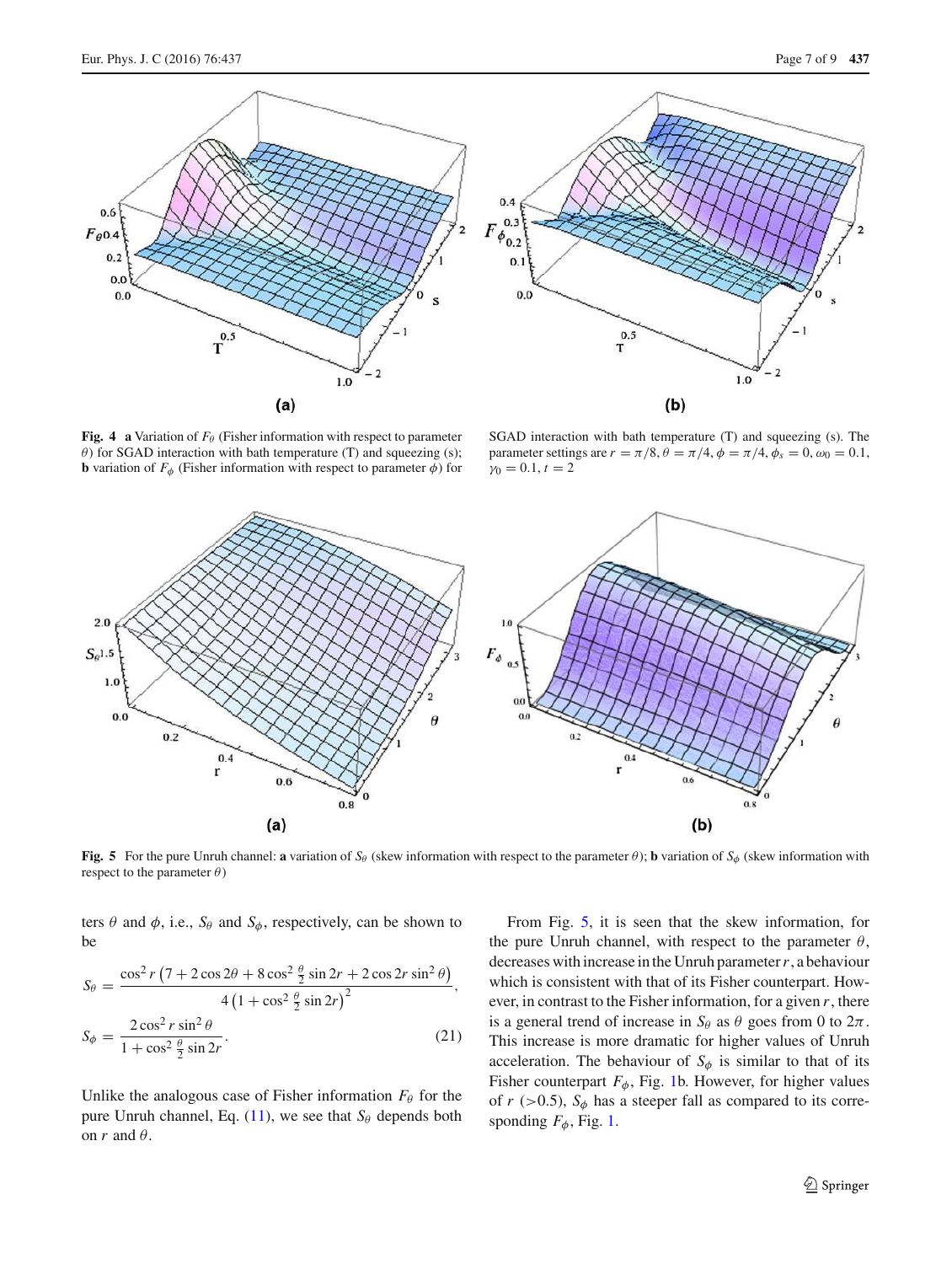#### 6.1 Phase damping

The skew information with respect to parameters  $\theta$  and  $\phi$ ,  $S_{\theta}$  and  $S_{\phi}$ , due to the influence of the phase damping (QND) noise channel on the UD quibit are given by

$$
S_{\theta} = \frac{2\cos^2 r \left(e^{-\frac{1}{2}\gamma(\hbar\omega_0)^2}\cos^2\theta + \cos^2 r \sin^2\theta\right)}{1 + \sqrt{1 - \mathcal{H}}} + \mathcal{G}^2 \sin^2 \theta \left(\frac{1}{1 - \mathcal{H}} - \frac{1}{1 + \sqrt{1 - \mathcal{H}}}\right),
$$

$$
S_{\phi} = \frac{2e^{-\frac{\gamma(\hbar\omega_0)^2}{2}}\cos^2 r \sin^2\theta}{1 + \sqrt{1 - \mathcal{H}}}.
$$
(22)

Here  $\mathscr G$  and  $\mathscr H$  are

$$
\mathcal{G} = e^{-\gamma (\hbar \omega_0)^2} \cos^4 r \left( \cos \theta + e^{\frac{1}{2} \gamma (\hbar \omega_0)^2} (\sin^2 r - \cos^2 r \cos \theta) \right),
$$

$$
\mathcal{H} = (\sin^2 r - \cos^2 r \cos \theta)^2 - e^{-\frac{r(\cos \theta)}{2}} \cos^2 r \sin^2 \theta. \tag{23}
$$

In the absence of external noise,  $S_\theta$  and  $S_\phi$  reduces to their pure Unruh counterparts in Eq. [\(21\)](#page-6-2). The variation of skew information  $S_\theta$  and  $S_\phi$  with respect to time of evolution *t*, Unruh parameter  $r$ , temperature  $(T)$  and squeezing  $(s)$  can be shown to be similar to their Fisher counterparts.

## 6.2 SGAD channel

As a result of the action of the SGAD channel on the UD qubit, the skew information with respect to parameters  $\theta$  and  $\phi$  are, respectively, given by

$$
S_{\theta} = \frac{2\left(\cos^{2}\theta\left(\mathscr{A}_{+}^{2} + \mathscr{B}_{+}^{2}\right) + \mathscr{C}^{2}\sin^{2}\theta\right)}{1 + \sqrt{1 - (\mathscr{F} - \mathcal{C}\cos^{2}\frac{\theta}{2})^{2} - (\mathscr{A}_{+}^{2} + \mathscr{B}_{+}^{2})\sin^{2}\theta}} + \left(\mathscr{C}\mathscr{D}\sin\theta + (\mathscr{A}_{+}^{2} + \mathscr{B}_{+}^{2})\sin\theta\cos\theta\right)^{2} \times \mathscr{J},
$$
  

$$
S_{\phi} = \frac{2\left(\mathscr{A}_{-}^{2} + \mathscr{B}_{-}^{2}\right)\sin^{2}\theta}{1 + \sqrt{1 - (\mathscr{F} - \mathscr{C}\cos^{2}\frac{\theta}{2})^{2} - (\mathscr{A}_{+}^{2} + \mathscr{B}_{+}^{2})\sin^{2}\theta}} + \left(\mathscr{A}_{+}\mathscr{B}_{-} + \mathscr{A}_{-}\mathscr{B}_{+}\right)^{2}\sin^{4}\theta \times \mathscr{J},
$$
 (24)

where  $\mathscr{A}_{\pm}$ ,  $\mathscr{B}_{\pm}$ ,  $\mathscr{C}$ ,  $\mathscr{D}$ ,  $\mathscr{F}$  are as in Eq. [\(A1\)](#page-7-0) and  $\mathscr{J}$  is defined in Eq.  $(A2)$ . The above equation reduces to Eq.  $(21)$ , in the absence of external noise.

Like its Fisher counterpart, it can be shown that both  $S_{\theta}$ and  $S_{\phi}$  decrease with time for all values of r. The behaviour of these two skew information types with respect to the parameters *T* and *s* are qualitatively similar to their Fisher counterparts. Hence the rich structure exhibited by  $F_\theta$  and  $F_\phi$  are also seen here for their skew counterparts. From the behaviour of the skew information, as observed in this section, we see that it is, barring a few differences, quite similar to the corresponding Fisher information. This is consistent with the notion that the Fisher and skew information are variants of the same information content.

#### **7 Conclusions**

Quantum Fisher information plays a prominent role in state estimation and reconstruction, tomography and metrology. Its variant, skew information, is gaining prominence in studies probing the nature of quantum coherence. In this work, we provide a detailed exposition of both the Fisher and the skew information, for an Unruh–Dirac qubit. This helps in revealing the intrinsic sensitivity of the system of interest with respect to the change of state parameters, such as the ambient temperature and squeezing.

An important feature of this work is that by using the Bloch vector formalism, a clear and unified treatment of the Unruh effect both in its pure form and in the presence of experimentally relevant external noise channels is provided. The use of a Bloch vector representation, developed here for the Unruh effect, enables us to provide analytical expressions for quantum Fisher and skew information, both with and without external noises.

We study the evolution of Fisher and skew information with time and also the impact of external environmental parameters such as temperature and squeezing on their evolution. The external noises are modelled by both purely dephasing phase damping and the squeezed generalised amplitude damping (SGAD) noise channels. An interesting interplay between the external reservoir temperature and squeezing on the Fisher and skew information is observed, in particular, for the action of the SGAD channel. It is seen that for some regimes, squeezing can enhance the quantum information against the debilitating influence of the noise channels. Similar features are also observed for the analogous study of skew information, highlighting a similar origin of the Fisher and skew information. These studies, we hope, are a contribution in the direction of efforts towards understanding and implementing relativistic quantum information.

**Open Access** This article is distributed under the terms of the Creative Commons Attribution 4.0 International License [\(http://creativecomm](http://creativecommons.org/licenses/by/4.0/) [ons.org/licenses/by/4.0/\)](http://creativecommons.org/licenses/by/4.0/), which permits unrestricted use, distribution, and reproduction in any medium, provided you give appropriate credit to the original author(s) and the source, provide a link to the Creative Commons license, and indicate if changes were made. Funded by SCOAP<sup>3</sup>.

### **Appendix A**

We have

<span id="page-7-0"></span>
$$
\mathscr{A}_{\pm} = \left[ \left( p_1 \sqrt{1 - \alpha} + p_2 \sqrt{(\mu - 1)(\nu - 1)} \right) \sin \phi \right. \n\times \mp p_2 \sqrt{\mu \nu} \sin[\phi - \phi_s] \right] \cos r,
$$
\n
$$
\mathscr{B}_{\pm} = \left[ \left( p_1 \sqrt{1 - \alpha} + p_2 \sqrt{(\mu - 1)(\nu - 1)} \right) \cos \phi \right. \n\times \pm p_2 \sqrt{\mu \nu} \cos[\phi - \phi_s] \right] \cos r,
$$